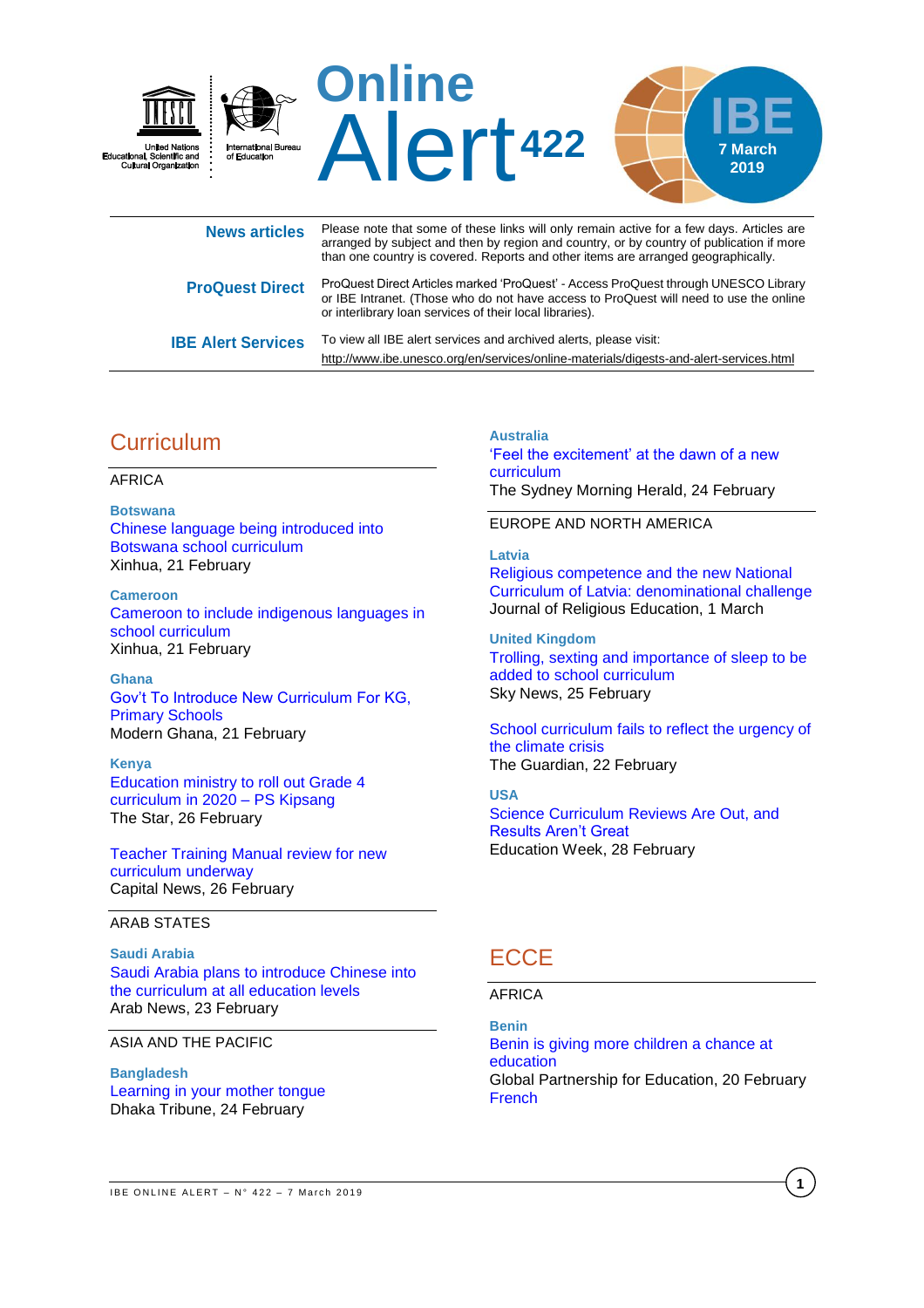#### **Seychelles**

[The Second International Biennial Conference](http://www.ibe.unesco.org/en/news/second-international-biennial-conference-early-childhood-care-and-education)  [on Early Childhood Care and Education](http://www.ibe.unesco.org/en/news/second-international-biennial-conference-early-childhood-care-and-education) IBE-UNESCO, 26 February

[President Faure receives the Director of](http://www.statehouse.gov.sc/news.php?news_id=4309)  [UNESCO-International Bureau of Education](http://www.statehouse.gov.sc/news.php?news_id=4309) State House Office of the President of Seychelles, 22 February

[REPORT: Big Data for Small Children](http://www.ibe.unesco.org/en/news/report-big-data-small-children) IBE-UNESCO, 26 February

#### ARAB STATES

**Pakistan**

[Dubai Cares' Pakistan programme marks new](https://www.emirates247.com/news/emirates/dubai-cares-pakistan-programme-marks-new-milestone-in-youth-education-2019-02-26-1.680216)  [milestone in youth education](https://www.emirates247.com/news/emirates/dubai-cares-pakistan-programme-marks-new-milestone-in-youth-education-2019-02-26-1.680216) Emirates 24/7, 4 March

### ASIA AND THE PACIFIC

**Singapore** [Singapore Budget 2019: Levelling up children](https://www.straitstimes.com/singapore/education/singapore-budget-2019-levelling-up-children-from-disadvantaged-homes)  [from disadvantaged homes](https://www.straitstimes.com/singapore/education/singapore-budget-2019-levelling-up-children-from-disadvantaged-homes) The Straits Times, 18 February

#### EUROPE AND NORTH AMERICA

#### **Belgium**

[Bill approved to make pre-school education](http://www.brusselstimes.com/belgium/education/14176/commission-approves-bill-to-make-pre-school-education-free-in-fwb)  [free in Belgium's French speaking community](http://www.brusselstimes.com/belgium/education/14176/commission-approves-bill-to-make-pre-school-education-free-in-fwb) The Brussels Times, 21 February

**United Kingdom** [Testing of under-five goes ahead despite](https://www.theguardian.com/education/2019/feb/27/testing-of-under-fives-goes-ahead-despite-teaching-union-objections)  [teaching union objections](https://www.theguardian.com/education/2019/feb/27/testing-of-under-fives-goes-ahead-despite-teaching-union-objections) The Guardian, 27 February

**USA** [How does your city stack up when it comes to](https://hechingerreport.org/how-does-your-city-stack-up-when-it-comes-to-pre-k-quality/)  [pre-K quality?](https://hechingerreport.org/how-does-your-city-stack-up-when-it-comes-to-pre-k-quality/) The Hechinger Report, 1 March

[Preschool and kindergarten students can](https://districtadministration.com/preschool-and-kindergarten-students-can-benefit-from-naps/)  [benefit from naps](https://districtadministration.com/preschool-and-kindergarten-students-can-benefit-from-naps/) District Administration, 14 February

### Education in emergencies

#### AFRICA

**Mali and Mauritania** [Malian refugees in Mauritania: education in](https://www.euronews.com/2019/02/21/malian-refugees-in-mauritania-education-in-an-emergency-context)  [context](https://www.euronews.com/2019/02/21/malian-refugees-in-mauritania-education-in-an-emergency-context) EuroNews, 26 February **[French](https://fr.euronews.com/2019/02/21/refugies-maliens-en-mauritanie-le-defi-de-l-ecole-en-contexte-d-urgence) [Spanish](https://es.euronews.com/2019/02/21/la-educacion-en-situaciones-de-emergencia-humanitaria)** 

### Education system

#### AFRICA

**South Africa**

[Undocumented children cannot go to school in](https://gemreportunesco.wordpress.com/2019/02/28/undocumented-children-cannot-go-to-school-in-south-africa-the-system-is-letting-them-down/)  [South Africa: 'The system is letting them down'](https://gemreportunesco.wordpress.com/2019/02/28/undocumented-children-cannot-go-to-school-in-south-africa-the-system-is-letting-them-down/) World Education Blog, 28 February

#### ASIA AND THE PACIFIC

**Australia** [How Do School Choice and Funding Work in](http://blogs.edweek.org/edweek/rick_hess_straight_up/2019/02/how_do_school_choice_and_funding_work_in_australia.html)  [Australia?](http://blogs.edweek.org/edweek/rick_hess_straight_up/2019/02/how_do_school_choice_and_funding_work_in_australia.html) Education Week, 27 February

#### EUROPE AND NORTH AMERICA

**Ireland** [We must invest in education with a focus on](https://www.irishtimes.com/opinion/we-must-invest-in-education-with-a-focus-on-equity-of-outcome-1.3801931)  [equity of outcome](https://www.irishtimes.com/opinion/we-must-invest-in-education-with-a-focus-on-equity-of-outcome-1.3801931) The Irish Times, 22 February

#### **USA**

[White Students Get More K-12 Funding Than](https://www.usnews.com/news/education-news/articles/2019-02-26/white-students-get-more-k-12-funding-than-students-of-color-report)  [Students of Color: Report](https://www.usnews.com/news/education-news/articles/2019-02-26/white-students-get-more-k-12-funding-than-students-of-color-report) U.S. News and World Report, 26 February

#### INTERNATIONAL

[World's children 'failed'](https://www.thenational.ae/uae/education/world-s-children-failed-by-antiquated-education-systems-report-reveals-1.833902) by antiquated [education systems, report reveals](https://www.thenational.ae/uae/education/world-s-children-failed-by-antiquated-education-systems-report-reveals-1.833902) The National, 7 March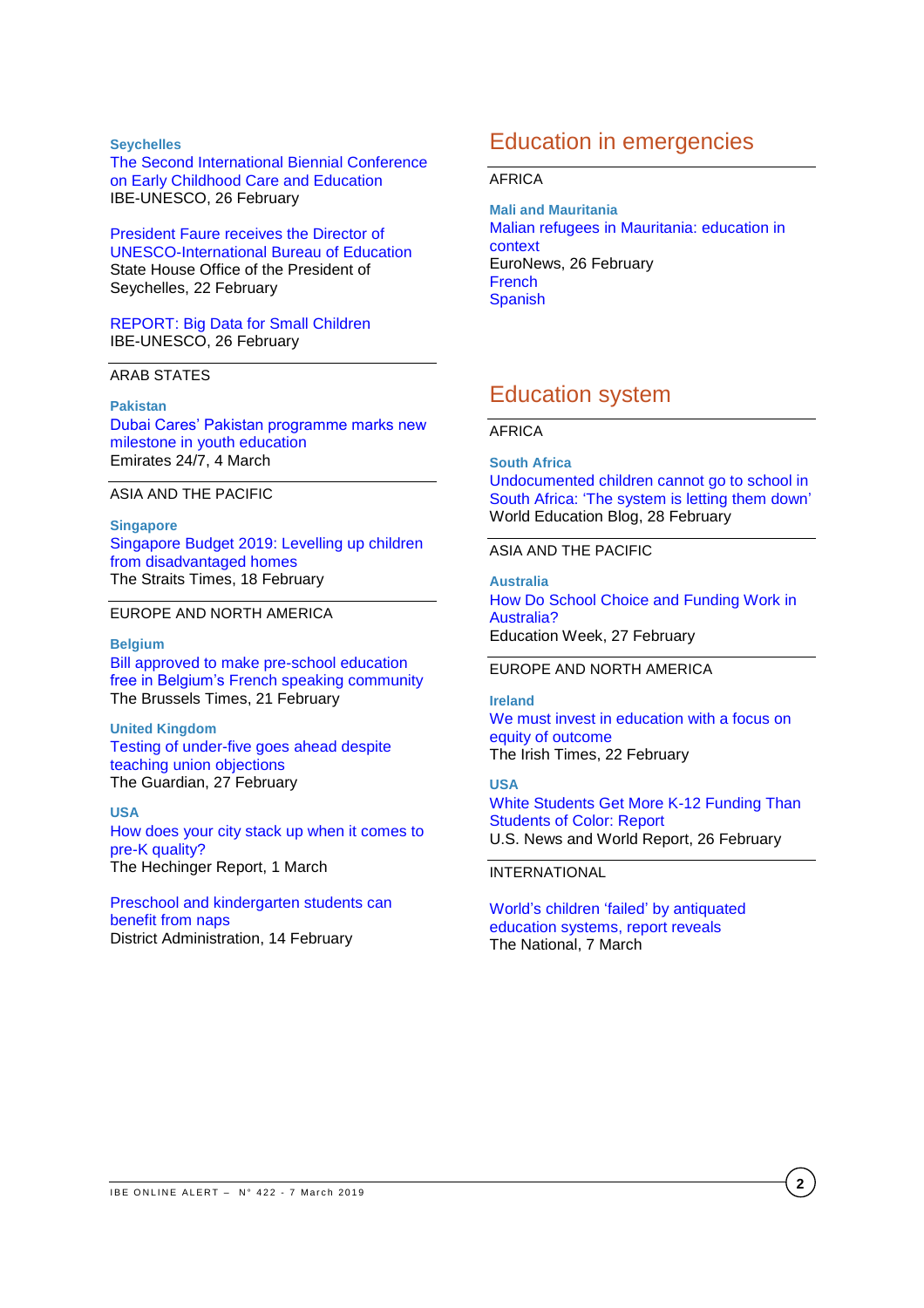# Education policy and planning

#### AFRICA

#### **Benin**

[Projet d'appui à l'enseignement secondaire au](http://quotidien-lematinal.info/projet-dappui-a-lenseignement-secondaire-au-beninle-volet-social-du-paesb-acte/)  [Bénin:Le volet social du Paesb acté](http://quotidien-lematinal.info/projet-dappui-a-lenseignement-secondaire-au-beninle-volet-social-du-paesb-acte/) Le Matinal, 28 février

ASIA AND THE PACIFIC

**India** [CM Buzdar unveils five-year education policy](https://www.dawn.com/news/1465295)  [for Punjab](https://www.dawn.com/news/1465295) Dawn, 22 February

#### EUROPE AND NORTH AMERICA

**Switzerland** [IBE-UNESCO and WCCES bring issues of](http://www.ibe.unesco.org/en/news/ibe-unesco-and-wcces-bring-issues-migrants-and-displaced-people-fore-education-research-policy)  [migrants and displaced people to the fore of](http://www.ibe.unesco.org/en/news/ibe-unesco-and-wcces-bring-issues-migrants-and-displaced-people-fore-education-research-policy)  [education research, policy, and practice](http://www.ibe.unesco.org/en/news/ibe-unesco-and-wcces-bring-issues-migrants-and-displaced-people-fore-education-research-policy) IBE-UNESCO, 26 February

#### LATIN AMERICA AND THE CARIBBEAN

**Mexico** [Propone PRI que educación que imparte el](https://www.20minutos.com.mx/noticia/484570/0/propone-pri-que-educacion-que-imparte-el-estado-mexicano-sea-inclusiva/)  [Estado mexicano sea inclusiva](https://www.20minutos.com.mx/noticia/484570/0/propone-pri-que-educacion-que-imparte-el-estado-mexicano-sea-inclusiva/) 20 Minutos, 24 febrero

#### EUROPE AND NORTH AMERICA

**France** [Communication](https://www.education.gouv.fr/cid139401/communication-en-conseil-des-ministres-l-ecole-inclusive.html) en Conseil des ministres : [l'école inclusive](https://www.education.gouv.fr/cid139401/communication-en-conseil-des-ministres-l-ecole-inclusive.html) education.gouv.fr, 27 février

INTERNATIONAL

**Malawi and Norway** [Norway pledges maximum support towards](https://www.nyasatimes.com/norway-pledges-maximum-support-towards-inclusive-education-in-malawi/)  [inclusive Education in Malawi](https://www.nyasatimes.com/norway-pledges-maximum-support-towards-inclusive-education-in-malawi/) Nyasa Times, 25 February

# School violence and bullying

#### ASIA AND THE PACIFIC

**China** [New guideline to help Shanghai keep schools](http://www.xinhuanet.com/english/2019-02/21/c_137839612.htm)  [safe](http://www.xinhuanet.com/english/2019-02/21/c_137839612.htm) Xinhua, 21 February

## **STEM**

### EUROPE AND NORTH AMERICA

**Turkey** [Sophia formally launched Turkey's STEM Best](http://www.ibe.unesco.org/en/news/sophia-formally-launched-turkey%E2%80%99s-stem-best-practice-schools)  [Practice Schools](http://www.ibe.unesco.org/en/news/sophia-formally-launched-turkey%E2%80%99s-stem-best-practice-schools) IBE-UNESCO, 4 March

### Gender in education

INTERNATIONAL

Millions [of Girls Are Out of School—But Data](https://sdg.uis.unesco.org/2019/03/05/millions-of-girls-are-out-of-school-but-data-show-that-gender-alone-is-not-the-main-culprit/)  [Show that Gender Alone Is Not the Main](https://sdg.uis.unesco.org/2019/03/05/millions-of-girls-are-out-of-school-but-data-show-that-gender-alone-is-not-the-main-culprit/)  **[Culprit](https://sdg.uis.unesco.org/2019/03/05/millions-of-girls-are-out-of-school-but-data-show-that-gender-alone-is-not-the-main-culprit/)** UIS Blog, 5 March

# Inclusive education

#### AFRICA

**Mauritius** [Special Education Needs Authority](https://www.inside.news/special-education-needs-authority-adopter-une-approche-differente-envers-chaque-enfant/) : Adopter [une approche différente envers chaque enfant](https://www.inside.news/special-education-needs-authority-adopter-une-approche-differente-envers-chaque-enfant/) Inside News, 21 février

**South Africa** History [of Special Education in South Africa](http://oxfordre.com/education/view/10.1093/acrefore/9780190264093.001.0001/acrefore-9780190264093-e-434)  [and the Challenges of Inclusive Education](http://oxfordre.com/education/view/10.1093/acrefore/9780190264093.001.0001/acrefore-9780190264093-e-434) Oxford Research Encyclopedias - Education, February 2019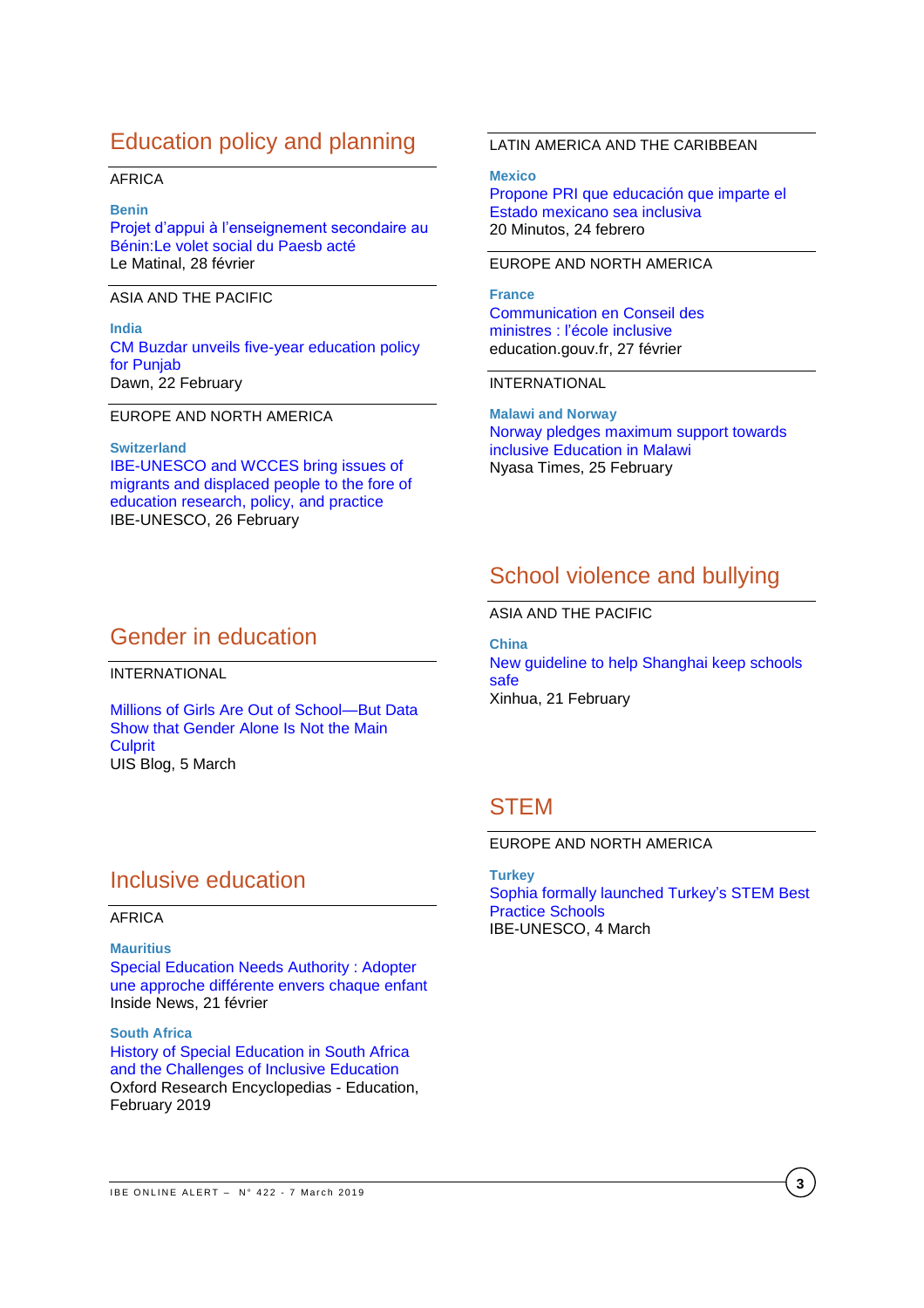## Technology & Education

#### AFRICA

**Morocco** [Maroc: La technologie pour une rénovation](http://www.agenceafrique.com/15003-maroc-la-technologie-pour-une-renovation-des-systemes-educatifs.html)  [des systèmes éducatifs](http://www.agenceafrique.com/15003-maroc-la-technologie-pour-une-renovation-des-systemes-educatifs.html) Agence Afrique, 26 février

EUROPE AND NORTH AMERICA

**USA** [#GoOpen accelerates digital curriculum buy-in](https://districtadministration.com/goopen-accelerates-digital-curriculum-buy-in-and-boosts-equity/)  [and boosts equity](https://districtadministration.com/goopen-accelerates-digital-curriculum-buy-in-and-boosts-equity/) District Administration, 14 February

#### INTERNATIONAL

[Cruel optimism in edtech: When the digital](https://osf.io/preprints/socarxiv/drbhn/)  [data practices of educational technology](https://osf.io/preprints/socarxiv/drbhn/)  [providers inadvertently hinder educational](https://osf.io/preprints/socarxiv/drbhn/)  [equity](https://osf.io/preprints/socarxiv/drbhn/) Learning, Media and Technology, 2019

[Mobile Learning Week 2019: Deciphering the](https://en.unesco.org/news/mobile-learning-week-2019-deciphering-impact-artificial-intelligence-education)  [impact of Artificial Intelligence on education](https://en.unesco.org/news/mobile-learning-week-2019-deciphering-impact-artificial-intelligence-education) UNESCO, 1 March [French](https://fr.unesco.org/news/semaine-lapprentissage-mobile-lunesco-2019-decrypter-limpact-lintelligence-artificielle) **[Spanish](https://es.unesco.org/news/semana-del-aprendizaje-movil-2019-unesco-descifrar-incidencia-inteligencia-artificial-educacion)** 

[UNESCO holds first global conference to](https://en.unesco.org/news/unesco-holds-first-global-conference-promote-humanist-artificial-intelligence)  [promote a humanist Artificial Intelligence](https://en.unesco.org/news/unesco-holds-first-global-conference-promote-humanist-artificial-intelligence) UNESCO, 25 February [French](https://fr.unesco.org/news/conference-mondiale-lunesco-promotion-dune-approche-humaniste-lintelligence-artificielle) **[Spanish](https://es.unesco.org/news/unesco-celebra-primera-conferencia-mundial-promover-inteligencia-artificial-humanista)** 

### Reports, publications, etc.

EUROPE AND NORTH AMERICA

#### **USA**

[Federal Data Summary School Years 2014-15](https://nche.ed.gov/wp-content/uploads/2019/02/Federal-Data-Summary-SY-14.15-to-16.17-Final-Published-2.12.19.pdf)  [to 2016-17: Education for Homeless Children](https://nche.ed.gov/wp-content/uploads/2019/02/Federal-Data-Summary-SY-14.15-to-16.17-Final-Published-2.12.19.pdf)  [and Youth](https://nche.ed.gov/wp-content/uploads/2019/02/Federal-Data-Summary-SY-14.15-to-16.17-Final-Published-2.12.19.pdf) National Center for Homeless Education, [February 2019](http://nieer.org/wp-content/uploads/2019/01/Pre-K-Report-Final.pdf)

[Pre-K in American Cities](http://nieer.org/wp-content/uploads/2019/01/Pre-K-Report-Final.pdf) CityHealth and NIEER, 2019

[Rural Students: Technology, Coursework, and](https://equityinlearning.act.org/wp-content/themes/voltron/img/tech-briefs/rural-students.pdf)  [Extracurricular Activities](https://equityinlearning.act.org/wp-content/themes/voltron/img/tech-briefs/rural-students.pdf) ACT Center for Equity in Learning, February 2019

#### INTERNATIONAL

[Gender-responsive STEM education-](https://unesdoc.unesco.org/ark:/48223/pf0000366803)[Empowering girls and women for the bons of](https://unesdoc.unesco.org/ark:/48223/pf0000366803)  [today and tomorrow](https://unesdoc.unesco.org/ark:/48223/pf0000366803) UNESCO, 2019

## Women in STEM

INTERNATIONAL

[The Secret History of Women in Coding](https://www.nytimes.com/2019/02/13/magazine/women-coding-computer-programming.html?fbclid=IwAR0RSGVAQGJq1gQ2Y25Qc7GFscS8C7OJ-D7ryL3zbKR7chJgjIn4AimDfZA) The New York Times, 13 February